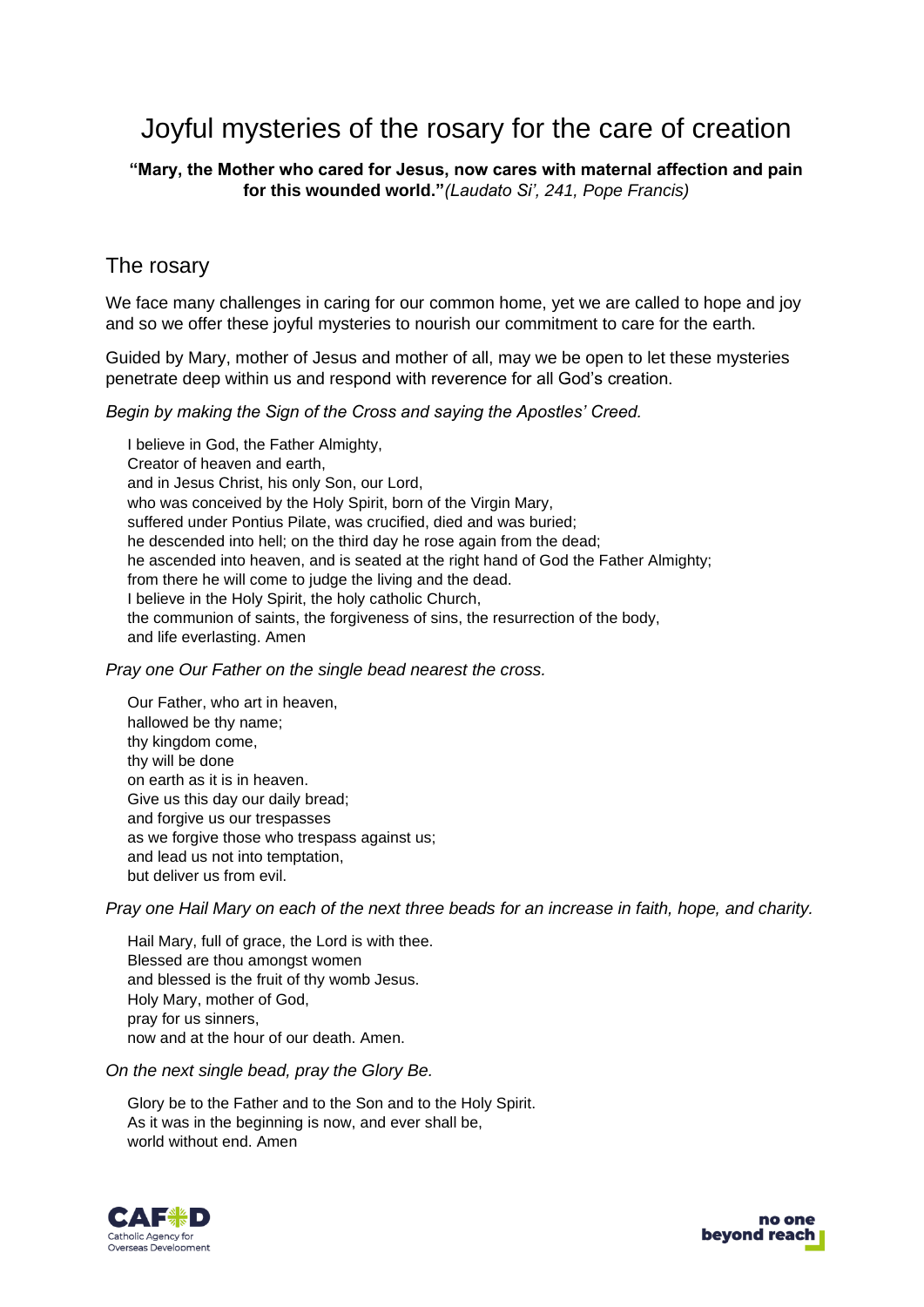## The Annunciation

In the sixth month the angel Gabriel was sent by God to a town in Galilee called Nazareth, to a virgin betrothed to a man named Joseph, of the House of David; and the virgin's name was Mary. He went in and said to her, "Rejoice, you who enjoy God's favour! The Lord is with you."

She was deeply disturbed by these words and asked herself what this greeting could mean, but the angel said to her, "Mary, do not be afraid; you have won God's favour. Look! You are to conceive in your womb and bear a son, and you must name him Jesus. He will be great and will be called Son of the Most High. The Lord God will give him the throne of his ancestor David; he will rule over the House of Jacob for ever and his reign will have no end."

Mary said to the angel, "But how can this come about, since I have no knowledge of man?" The angel answered, "The Holy Spirit will come upon you, and the power of the Most High will cover you with its shadow. And so the child will be holy and will be called Son of God. And I tell you this too: your cousin Elizabeth also, in her old age, has conceived a son, and she whom people called barren is now in her sixth month, for nothing is impossible to God."

Mary said, "You see before you the Lord's servant, let it happen to me as you have said." And the angel left her. *(Luke 1:26-38)*

"Let it happen to me as you have said." Mary's courageous 'yes' to what God asks of her changes everything. She listens deeply to God's messenger and responds generously. Through her openness to God's will, God becomes human in the person of Jesus.

It must have been daunting to Mary, a young unmarried woman from an obscure town in Galilee, but she was willing to take the risk and to move forward, trusting that God would be with her as she nurtured and protected this new life.

In our world today the need to protect life is apparent. The rich ecosystem of the Amazon rainforest is home to over three million species and 25 per cent of modern medicines have been derived from the plants of our planet's rainforests.

Yet all of this is being destroyed at an alarming rate. When Claudelice Silva dos Santos was a child in Brazil the forest covered much more of the land, but illegal logging and deforestation for cattle ranching have destroyed vast areas.

Claudelice's brother, José Claudio, and his wife Maria do Espirito Santo were murdered after years of standing up for their rights and trying to protect the land from deforestation. Despite receiving death threats, Claudelice strives to continue her brother's work.

"The Amazon is our life,"' she says, "Jose Claudio and Maria were brave. I have to be brave. We keep their memory alive by fighting for the forest."

We all need some of Claudelice's courage and determination as we face the challenge of the climate crisis. Like Mary we remember that "nothing will be impossible with God" and we trust that he is accompanying us with love in our efforts to protect our common home.

As we pray this mystery, the invitation is to listen deeply to God and pray that, moved by the Spirit, we will be able to say an emphatic 'yes' to the urgent call to care for the earth and all its inhabitants.

*Pray the Our Father.*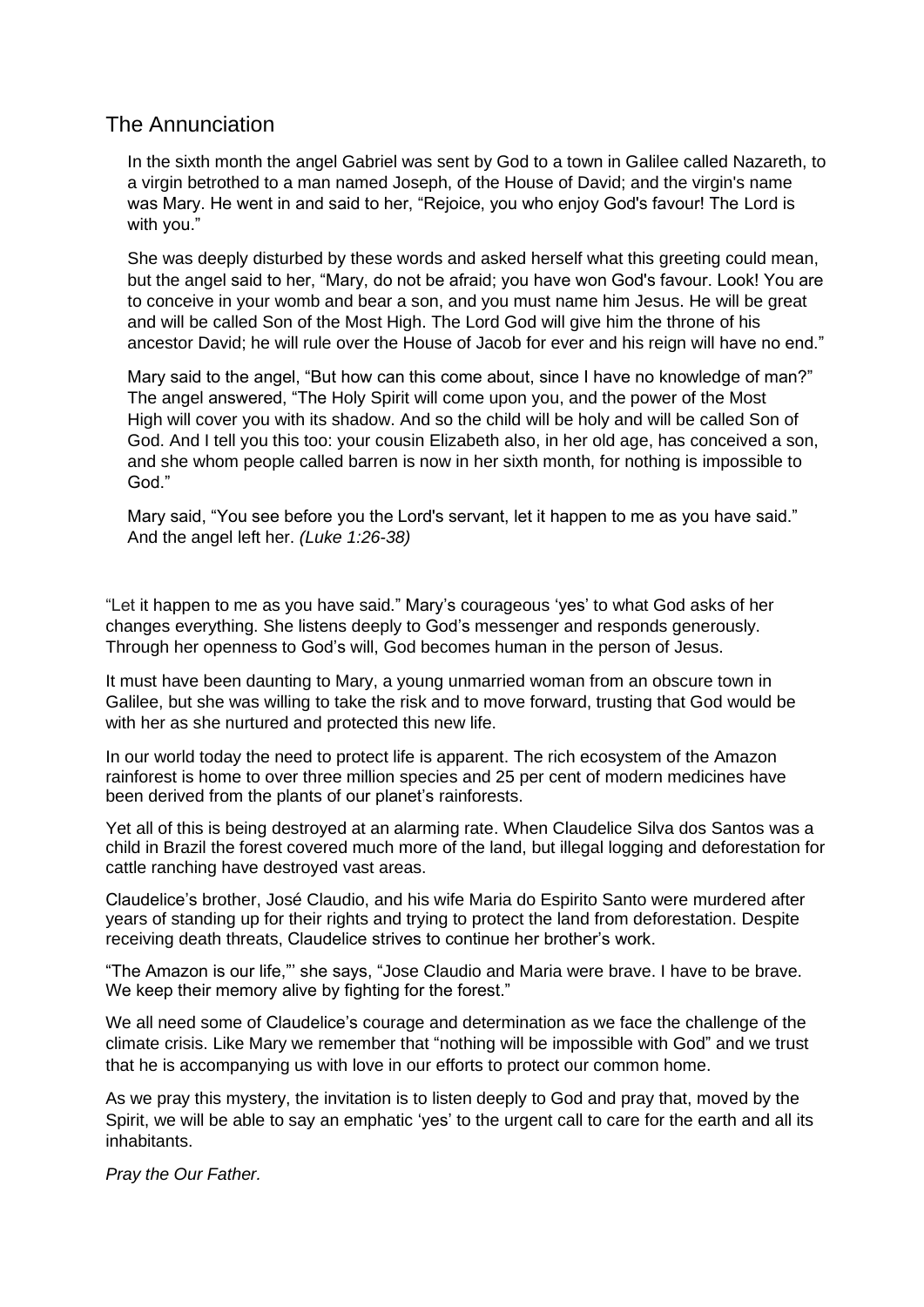*Pray a Hail Mary on each of the ten beads of the decade.*

*Pray the Glory Be. You may also want to add the Fatima invocation:* 

O my Jesus, forgive us our sins, save us from the fires of hell and lead all souls to heaven, especially those who are most in need of thy mercy.

## The Visitation

Mary set out and went as quickly as she could into the hill country to a town in Judah. She went into Zechariah's house and greeted Elizabeth. Now it happened that as soon as Elizabeth heard Mary's greeting, the child leapt in her womb and Elizabeth was filled with the Holy Spirit.

She gave a loud cry and said, "Of all women you are the most blessed, and blessed is the fruit of your womb. Why should I be honoured with a visit from the mother of my Lord? Look, the moment your greeting reached my ears, the child in my womb leapt for joy. Yes, blessed is she who believed that the promise made her by the Lord would be fulfilled."

And Mary said: "My soul proclaims the greatness of the Lord, and my spirit rejoices in God my Saviour; because he has looked upon the humiliation of his servant. Yes, from now onwards all generations will call me blessed, for the Almighty has done great things for me. Holy is his name, and his faithful love extends age after age to those who fear him. He has used the power of his arm, he has routed the arrogant of heart. He has pulled down princes from their thrones and raised high the lowly. He has filled the starving with good things, sent the rich away empty. He has come to the help of Israel his servant, mindful of his faithful love, according to the promise he made to our ancestors -- of his mercy to Abraham and to his descendants for ever." *(Luke 1:39-55)*

Mary, carrying within her God's promised child, journeys "in haste" to visit her cousin Elizabeth, who is pregnant in her old age. The encounter of the two women is full of wonder, celebration and grace.

"Blessed are you among women," exclaims Elizabeth, as the child in her womb leaps for joy. In response, Mary proclaims the justice and mercy of God, whose concern is for the poor and marginalised and whose kingdom turns the worldly order upside down.

As we pray this decade of the rosary, we ask that, with hearts open to encounter, we may make haste in our mission to care for all creation. Standing in solidarity with our global family, may we live out Mary's Magnificat today.

*Pray the Our Father.* 

*Pray a Hail Mary on the each of the ten beads of the decade.*

*Pray the Glory Be. You may also want to add the Fatima invocation.*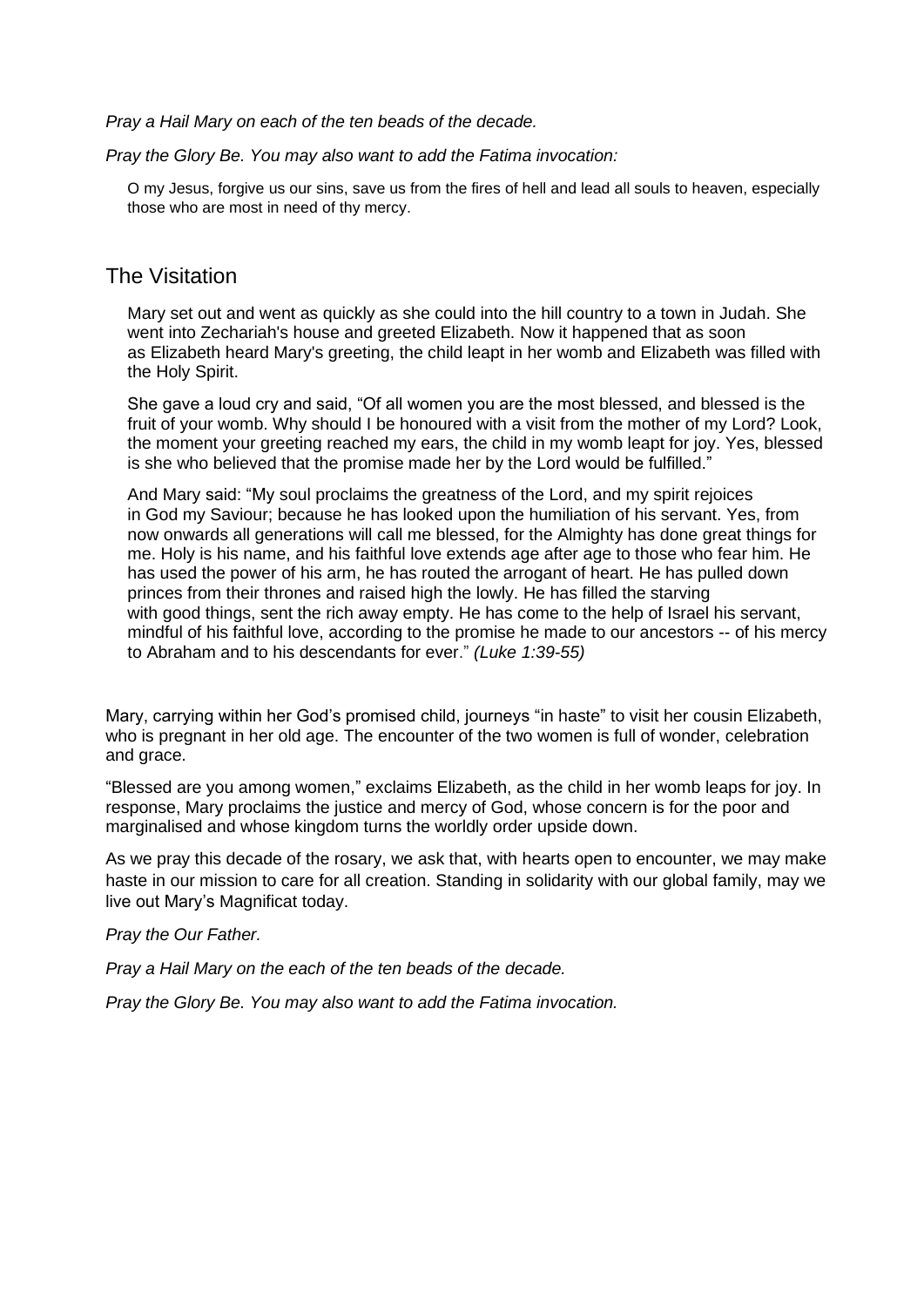### Birth of Jesus

Now it happened that, while they were there, the time came for her to have her child and she gave birth to a son, her first-born. She wrapped him in swaddling clothes and laid him in a manger because there was no room for them in the living-space.

In the countryside close by there were shepherds out in the fields keeping guard over their sheep during the watches of the night. An angel of the Lord stood over them and the glory of the Lord shone round them. They were terrified, but the angel said,

"Do not be afraid. Look, I bring you news of great joy, a joy to be shared by the whole people. Today in the town of David a Saviour has been born to you; he is Christ the Lord. And here is a sign for you: you will find a baby wrapped in swaddling clothes and lying in a manger." *(Luke 2: 6-12)*

In this mystery we celebrate the birth of a baby. A vulnerable child, born into a poor and oppressed community with little power. A vulnerable child, who is God with us. The birth of Jesus reminds us of the goodness of all life. In choosing to dwell among us, God affirms the holiness of the earth and his glory shines through all creation.

We pray that the incarnation may inspire us to see God more clearly in all his gifts – the beauty of nature, the food we share, the water we drink and the air we breathe. With this recognition, may we also possess a renewed sense of the interconnectedness of all creation and our shared responsibility for its flourishing.

As we reflect on this mystery, we pray that we will be a people who stand in solidarity with all creation, with the hope and compassion embodied by Jesus.

*Pray the Our Father.* 

*Pray a Hail Mary on the each of the ten beads of the decade.*

*Pray the Glory Be. You may also want to add the Fatima invocation.*

# Presentation of Jesus

Now in Jerusalem there was a man named Simeon. He was an upright and devout man; he looked forward to the restoration of Israel and the Holy Spirit rested on him. It had been revealed to him by the Holy Spirit that he would not see death until he had set eyes on the Christ of the Lord.

Prompted by the Spirit he came to the Temple; and when the parents brought in the child Jesus to do for him what the Law required, he took him into his arms and blessed God; and he said: "Now, Master, you are letting your servant go in peace as you promised; for my eyes have seen the salvation which you have made ready in the sight of the nations; a light of revelation for the gentiles and glory for your people Israel."

As the child's father and mother were wondering at the things that were being said about him, Simeon blessed them and said to Mary his mother, "Look, he is destined for the fall and for the rise of many in Israel, destined to be a sign that is opposed – and a sword will pierce your soul too – so that the secret thoughts of many may be laid bare."

There was a prophetess, too, Anna the daughter of Phanuel, of the tribe of Asher. She was well on in years. Her days of girlhood over, she had been married for seven years before becoming a widow. She was now eighty-four years old and never left the Temple,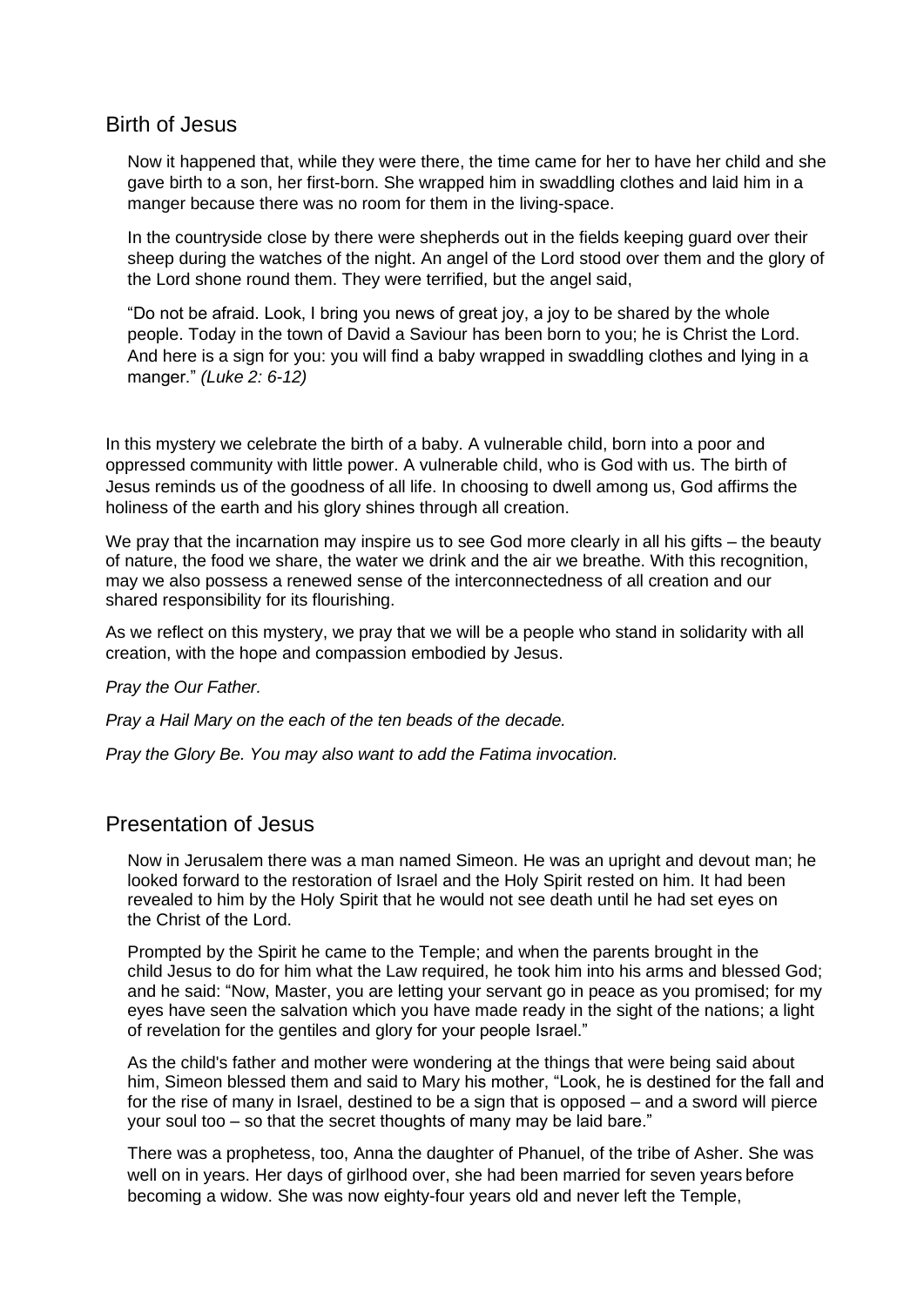serving God night and day with fasting and prayer. She came up just at that moment and began to praise God; and she spoke of the child to all who looked forward to the deliverance of Jerusalem. *(Luke 2:25-38)*

For most of us the global pandemic has made the past year a time of waiting. It can be hard to hold onto hope as we face challenges and find many of our expectations shattered.

In this mystery we contemplate Anna and Simeon, waiting patiently, with hope in their hearts, for many decades. We are reminded of all those who are suffering, all the marginalised people who yearn for God's reign of justice.

We think of the people of the Pacific Islands threatened in recent years by ever more frequent tropical storms, the indigenous people of the Amazon fighting to protect the rainforest, the people in Bangladesh struggling to farm due to rising sea levels.

When Mary and Joseph arrive at the Temple, bringing with them two birds – the offering of the poor – Anna and Simeon can see what many others have missed. In this seemingly ordinary, humble family they recognise the glory of God.

Even as he gives thanks for the life he has been able to see, Simeon realises that the child is *"destined to be a sign that is opposed".* The life and message of Jesus challenges the values of domination, excess wealth and violence.

As we pray this decade, we seek to place our trust in God's promises. We ask that we too may be signs of contradiction, witnessing to a vision of global community where all people and all creation may flourish.

*Pray the Our Father.* 

*Pray a Hail Mary on the each of the ten beads of the decade.*

*Pray the Glory Be. You may also want to add the Fatima invocation.*

# Finding of the child Jesus

Every year his parents used to go to Jerusalem for the feast of the Passover. When he was twelve years old, they went up for the feast as usual. When the days of the feast were over and they set off home, the boy Jesus stayed behind in Jerusalem without his parents knowing it.

They assumed he was somewhere in the party, and it was only after a day's journey that they went to look for him among their relations and acquaintances. When they failed to find him they went back to Jerusalem looking for him everywhere.

It happened that, three days later, they found him in the Temple, sitting among the teachers, listening to them, and asking them questions; and all those who heard him were astounded at his intelligence and his replies. They were overcome when they saw him, and his mother said to him, "My child, why have you done this to us? See how worried your father and I have been, looking for you."

He replied, "Why were you looking for me? Did you not know that I must be in my Father's house?" But they did not understand what he meant. He went down with them then and

came to Nazareth and lived under their authority. His mother stored up all these things in her heart. And Jesus increased in wisdom, in stature, and in favour with God and with people. *(Luke 2:41-52)*